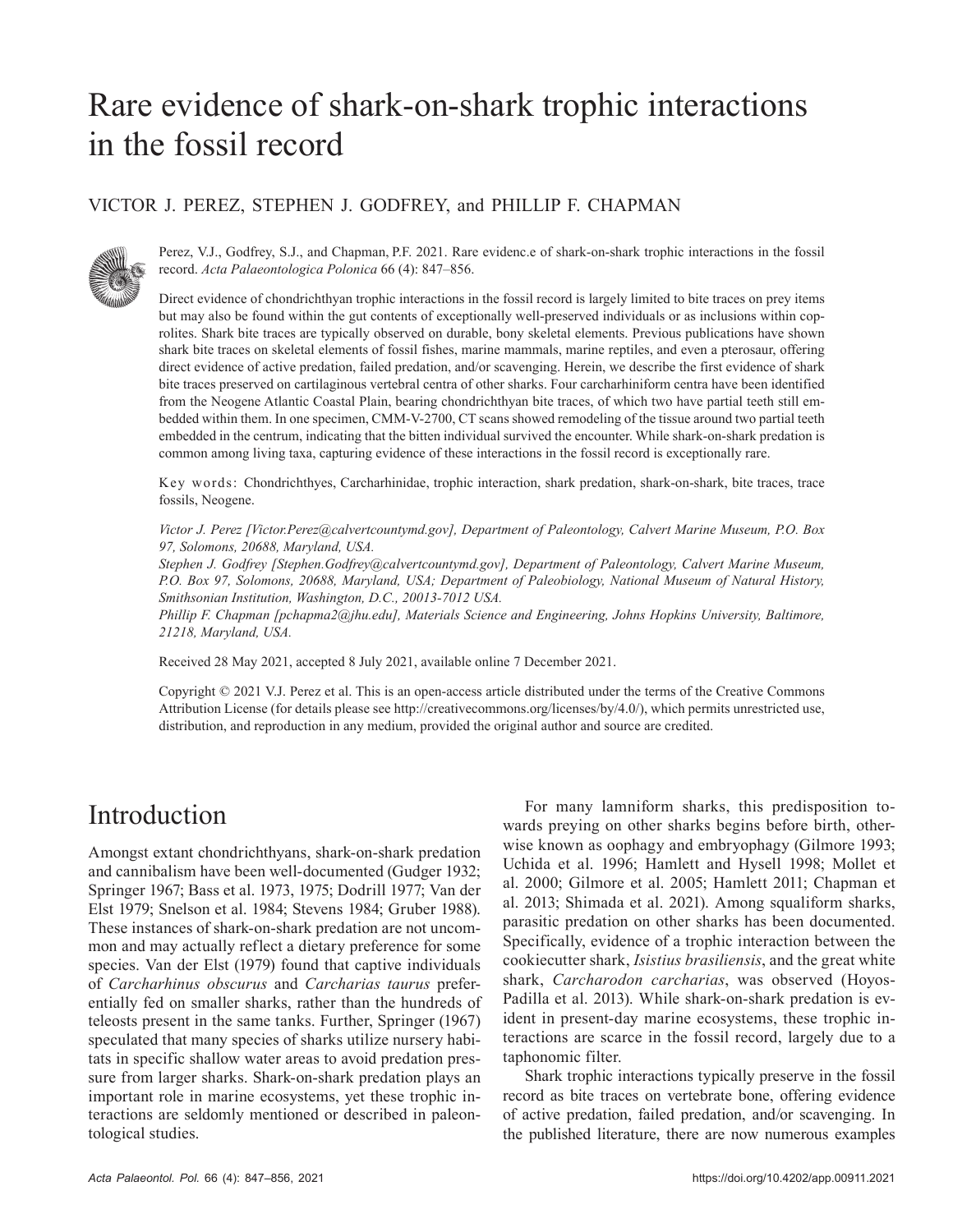of shark bite traces on fossil cetaceans (Deméré and Cerutti 1982; Cigala Fulgosi 1990; Purdy 1996; Bianucci et al. 2000, 2010; Renz 2002; Godfrey 2003; Godfrey and Altman 2005; Noriega et al. 2007; Aguilera et al. 2008; Cozzuol and Aguilera 2008; Cicimurri and Knight 2009; Ehret et al. 2009; Bianucci and Gingerich 2011; Kallal et al. 2012; Govender and Chinsamy 2013; Takakuwa 2014; Govender 2015; Collareta et al. 2017; Godfrey et al. 2018, 2021; Kent 2018; Cortés et al. 2019; Mierzwiak and Godfrey 2019). Fossil shark bite traces have also been documented on other marine mammals, namely dugongids and pinnipeds (Renz 2002; Cozzoul and Aguilera 2008; Collareta et al. 2017; Feichtinger et al. 2021). Likewise, shark bite traces have been documented on teleost bones (Stewart 1993; Schwimmer et al. 1997; Shimada et al. 2002; Shimada and Everhart 2004). From the Mesozoic, shark bite traces have been documented on marine, terrestrial, and avian reptiles (Rothschild and Martin 1993; Schwimmer et al. 1997; Shimada 1997a, b; Corral et al. 2004; Hanks and Shimada 2002; Shimada et al. 2002; Shimada and Hooks 2004; Everhart 2004, 2005; Rothschild et al. 2005; Konuki 2008; Ehret and Harrell 2018; Hone et al. 2018).

There are a few exceptional examples of shark bite traces preserved on material other than bone. Bite traces observed on the calcified mandibular cartilage of a skate, cf. *Raja binoculata*, may have been produced by a shark (Boessenecker et al. 2014). Some bite traces observed on Carboniferous ammonoids have been attributed to sharks (Mapes and Hansen 1984; Mapes et al. 1995; Mapes and Chaffin 2003). Bite traces preserved on Cretaceous sea star ossicles were tentatively attributed to *Squalicorax* (Neumann 2000). A failed shark predation event was preserved on the carbonate test of a Cretaceous echinoid (Donovan and Jagt 2020). Perhaps the most unique are examples of Neogene shark-bitten crocodyliform coprolites (Godfrey and Smith 2010).

Shark-on-shark trophic interactions have existed for hundreds of millions of years; however, capturing those interactions in the fossil record requires exceptionally unique preservation. Shark remains present within the gut contents of the Devonian shark *Cladoselache* represent the oldest documented evidence of shark-on-shark predation (Williams 1990). *Pseudocorax* and *Squalicorax* teeth found in association with semi-articulated skeletal and dental elements of *Cretoxyrhina mantelli* were thought to be shed during scavenging events (Shimada 1997b). Sharkbitten shark teeth have also been documented in the fossil record, but these are usually attributed to self-bitten teeth (Purdy et al. 2001; Renz 2002; Perez 2020). Herein we describe four carcharhiniform shark centra that have been bitten by other sharks, offering direct evidence of sharkon-shark predation and/or scavenging in the fossil record.

*Institutional abbreviations*.—CMM-V-, Calvert Marine Museum vertebrate paleontology collection, Solomons, MD, USA.

*Other abbreviations*.—CT, computed tomography; Ma, mega annum.

# Geological setting

The four specimens described in this study all originated from Neogene sediments of the Atlantic Coastal Plain along the east coast of North America. Three specimens, CMM-V-2700, CMM-V-6761, and CMM-V-7012 were found along the Calvert Cliffs in Calvert County, Maryland, USA. The fourth specimen, CMM-V-10336, was found at the Lee Creek Mine (currently named the Nutrien Phosphate Mine) in Aurora, North Carolina, USA. The Calvert Cliffs stratigraphy comprises sediments deposited within the Salisbury Embayment, whereas the Lee Creek Mine comprises sediments deposited within the Albemarle Embayment.

CMM-V-2700 (Figs. 1, 2) was collected by William (Bill) Counterman as float on the beach north of the Willows, a private residential community along Calvert Cliffs. Although it was not found in situ, it is presumed to be locally derived from the Miocene-age sediments that crop out immediately adjacent to where it was found. At this point along the naturally eroding sea cliffs, only Beds 4–16a of the Calvert Formation outcrop (Shattuck 1904; Ward and Andrews 2008; Kidwell et al. 2015; Vogt et al. 2018). Therefore, it most likely derived from the early to middle Miocene Plum Point Member of the Calvert Formation.

CMM-V-7012 (Fig. 3) was found in situ by John Nance within Bed 12 of the Calvert Formation near Parkers Creek, which is also part of the Plum Point Member. The Plum Point Member was deposited  $\sim$ 17.5 to 14 Ma, which corresponds to a peak in global temperature known as the Middle Miocene Climatic Optimum (Zachos et al. 2008; Vogt and Parrish 2012; Perez et al. 2018). The Plum Point Member consists of a series of unconformity-bounded transgressive-regressive cycles, each representing approximately 1 Ma (Kidwell 1984, 1988, 1989, 1997; Kidwell et al. 2015). They represent fully marine sediments deposited on an open shelf. Most of the shark teeth found in situ along Calvert Cliffs derive from the Plum Point Member (specifically, Beds [aka Shattuck Zones] 10 and 12) of the Calvert Formation (Visaggi and Godfrey 2010).

CMM-V-6761 (Fig. 4) was collected by John Nance as float north of Driftwood Beach within the Chesapeake Ranch Estates, Lusby, MD, USA, a private community further south along the Calvert Cliffs. The adjacent cliffs expose Beds 21–23, which comprise the Little Cove Point Member of the St. Marys Formation (Shattuck 1904; Ward and Andrews 2008; Kidwell et al. 2015). The late Miocene Little Cove Point Member has been interpreted as a brackish to fully marine paleoenvironment, indicating lower water depth and more variable salinity relative to the older Calvert Formation (Gernant et al. 1971; Kidwell et al. 2015).

CMM-V-10336 (Fig. 5) was found by Norm Riker in the Neogene sediments of the Lee Creek phosphate mine in Aurora, North Carolina. Unfortunately, the field notes for this specimen do not specify whether it originated from the early Miocene Pungo River Formation or the early Pliocene Yorktown Formation. The Pungo River Formation has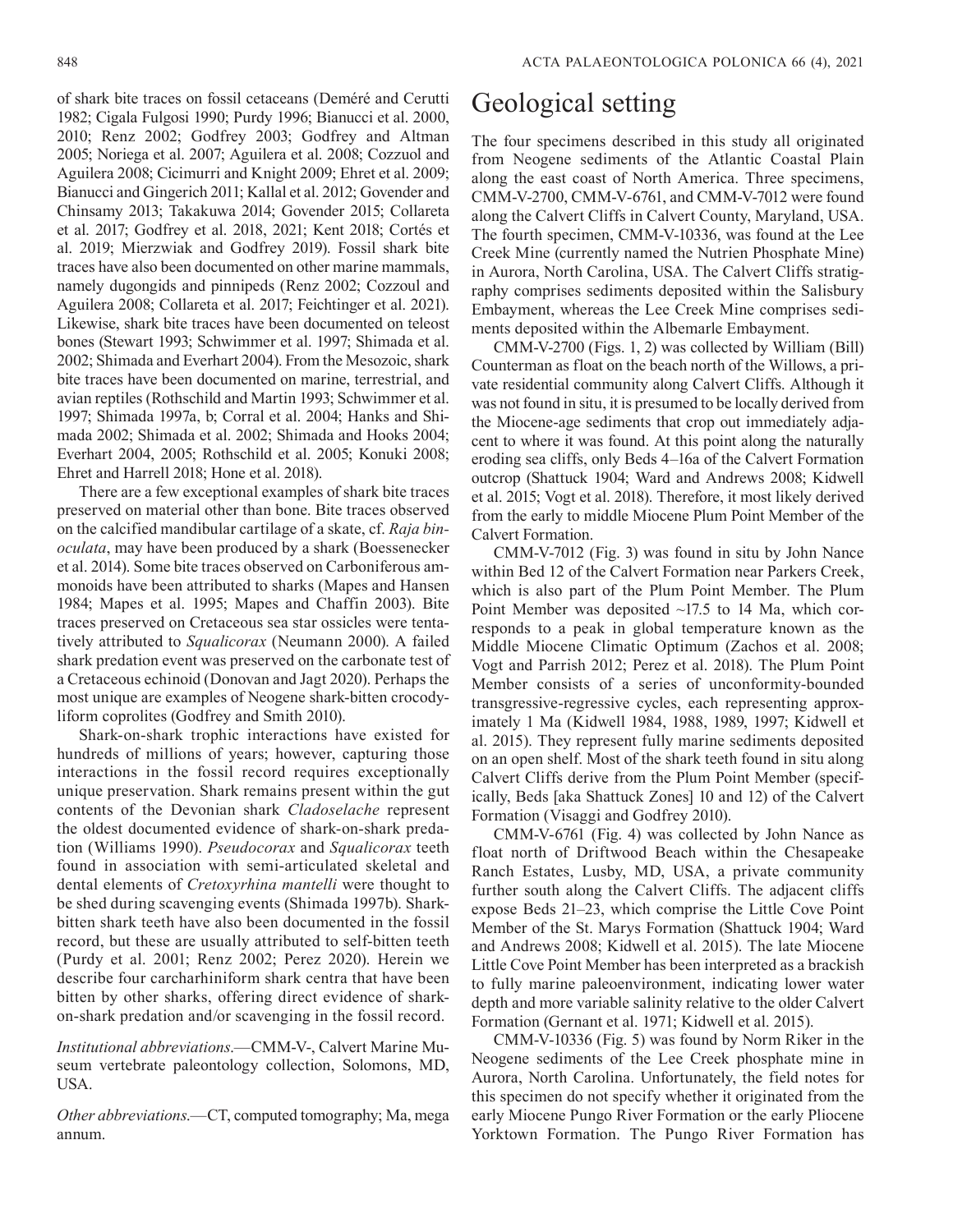

Fig. 1. Centrum of Carcharhinidae indet. (CMM-V-2700) from the Miocene Calvert Formation in Chesapeake Beach, MD, USA. Centrum in articular cross-sectional  $(A_1)$ , lateral  $(A_2)$ , and articular  $(A_3)$  views; CT-scan in articular view  $(A_4)$ ; CT-scan in lateral view  $(A_5)$ . Arrows indicate the two shark teeth embedded in and protruding from the upper quadrant of the centrum. Scale bars 10 mm.

been interpreted as a neritic paleoenvironment deposited in sub-tropical climatic conditions (Gibson 1967; Purdy et al. 2001). The Yorktown Formation also represents a shallow marine paleoenvironment but is thought to have been deposited in warm temperate climatic conditions (Gibson 1967; Purdy et al. 2001).

# Material and methods

Herein, we describe four carcharhiniform centra, bearing shark bite traces. All specimens are reposited in the Calvert Marine Museum (CMM). Three specimens were found as float via surface collecting and one specimen was found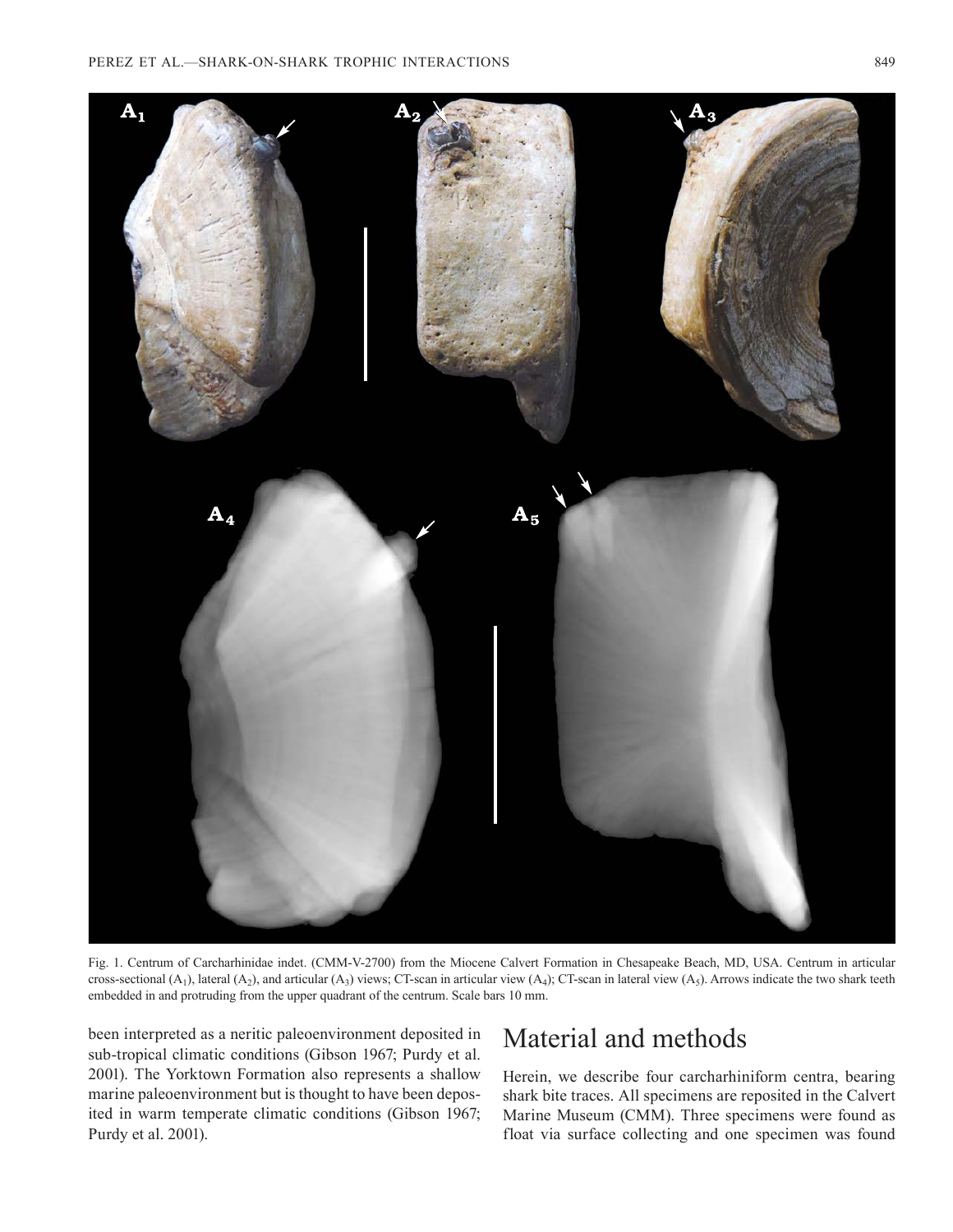in situ. Descriptions of the centra incorporate terminology from Kozuch and Fitzgerald (1989), Purdy et al. (2001), and Burris (2004). Although shark feeding traces are frequently referred to as "bite marks," the more appropriate term is a bite trace (Jacobsen and Bromley 2009; Vallon et al. 2015). These bite traces correspond with the ichnotaxonomy described by Mikuláš et al. (2006), Jacobsen and Bromley (2009), and Muñiz et al. (2020).

The specimens were photographed on black velvet under flourescent light with a Nikon Coolpix P510 camera. The individual images were edited in Adobe Photoshop and assembled using Adobe Illustrator. All specimens were then digitally measured using ImageJ.

Micro-Computed Tomography (CT) was performed at the Johns Hopkins University Materials Characterization and Processing facility. The 2D projection images or radiographs were acquired with a RX Solutions Easy Tom 150/160 Micro-CT, using a fixed X-ray system and a rotating sample stage. The X-ray tube voltage was 50KV, and 1120 projections were collected during 360 degrees of rotation. Each projection was produced by averaging 4 frames to reduce random noise. Voxel size was 30.38 µm. The projection images were reconstructed using RX Solutions software. Post reconstruction images were generated with ORS Dragonfly software version 2020.2 (Dragonfly 2020).

### Results

CMM-V-2700 consists of nearly half of a carcharhiniform centrum (Fig. 1). The articular surface appears to be circular; however, the partial preservation inhibits a precise description. Maximum diameter of the articular surface on the preserved portion of the centrum is 26.8 mm. Maximum anteroposterior thickness is 10.9 mm. The lateral face is slightly concave. None of the foramina are entirely preserved, but the portion present indicates a rectangular or square shape. The foramina do not extend to the articular rim. Dispersed nutrient pores are heavily concentrated around the foramina, with fewer pores scattered around the lateral face.

Two adjacent teeth are firmly embedded into the lateral face, presumably on the dorsolateral quadrant of the centrum (Figs. 1 and 2). The two teeth penetrated approximately 3.6 and 3.9 mm, respectively, into the peripheral tissue of the centrum adjacent to the articular rim (Fig. 2). Although, it is not known if the teeth are embedded near the anterior or the posterior articular surface. The tissue is raised around the teeth forming a slight callus, which indicates partial healing and survival of the bitten shark. Interestingly, large nutrient pores are present around the embedded teeth, which may have formed to aid in this healing process. If the teeth were not preserved, the puncture trace would correspond with the ichnotaxon *Nihilichnus nihilicus* (Mikuláš et al. 2006).

CMM-V-7012 is an entirely intact carcharhiniform centrum (Fig. 3). The articular surface is circular with a closed notochordal canal (Fig.  $3A_1$ ). Maximum diameter of the



Fig. 2. CT-scan isolating two teeth of Carcharhinidae indet. that are embedded in the carcharhinid centrum (CMM-V-2700) from the Miocene Calvert Formation in Chesapeake Beach, MD, USA.

articular surface is 40.5 mm. Maximum anterolateral thickness is 29.3 mm. The lateral face is slightly concave, with elongate foramina that extend to the articular rim. The dorsal foramina are rectangular (Fig.  $3A_2$ ), whereas the ventral foramina are ovoid (Fig. 3A<sub>3</sub>). Nutrient pores are faintly scattered across the lateral face and surrounding the foramina. The nutrient pores are not as heavily concentrated as they are in the other centra described in this study.

Multiple sets of bite traces are present in different orientations along the lateral face, as well as the dorsal and ventral sides, of the centra (Fig. 3). The bite traces vary in length from approximately 2.5 to 9.5 mm. The spacing between bite traces range from approximately 0.6 to 1.4 mm, suggesting they may have been produced by different individuals or from different regions of the jaw. At least three unique sets of bite traces can be observed. The bite traces on CMM-V-7012 are much shallower than the bite traces observed on the other centra. The tooth traces seem to lack serrations, which corresponds with the ichnotaxon *Linichnus bromleyi* (Muñez et al. 2020), rather than the serrated tooth traces *Linichnus serratus* or *Knethichnus parallelum* (Jacobsen and Bromley 2009).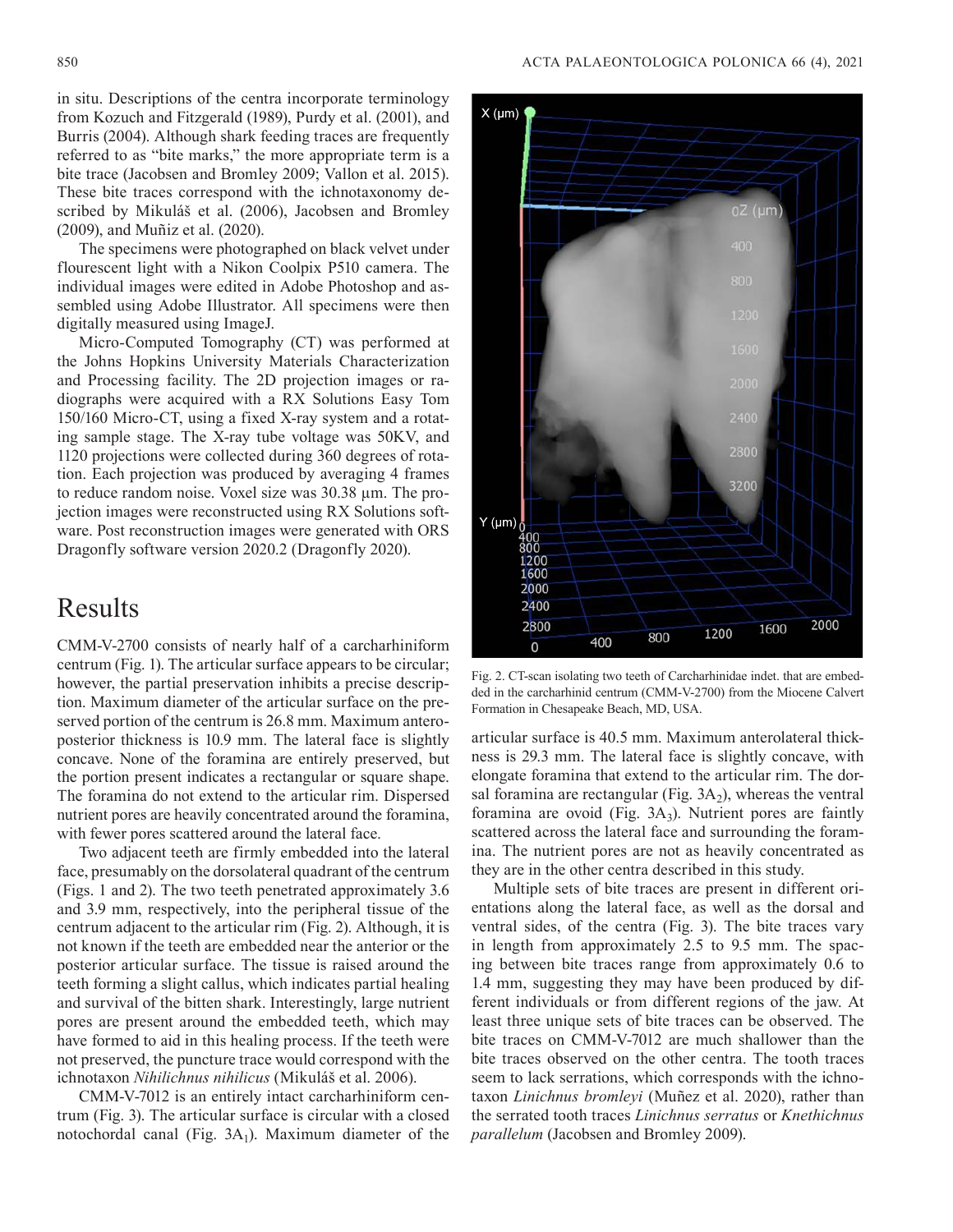

Fig. 3. Centrum of Carcharhinidae indet. (CMM-V-7012) from the Miocene Calvert Formation near Prince Frederick, MD, USA, in articular (A1), dorsal  $(A_2)$ , ventral  $(A_3)$ , and lateral  $(A_4)$  views. Arrows mark the location of bite traces.



Fig. 4. Centrum of a carcharhinid shark, cf. *Galeocerdo aduncus* (Agassiz, 1843) (CMM-V-6761), from the Miocene St. Marys Formation in Lusby, MD, USA. Centrum in aricular  $(A_1)$ , dorsal  $(A_2)$ , ventral  $(A_3)$ , and lateral  $(A_4)$  views. Parallel bite traces are visible in  $A_4$  (white arrows), broken tooth is indicated by black arrow. The adhered barnacle and bryozoan are Recent taxa not contemporaneous with the centrum.

CMM-V-6761 is an entirely intact carcharhiniform centrum (Fig. 4). The articular surface is circular with a closed notochordal canal (Fig.  $4A<sub>1</sub>$ ). Maximum diameter of the articular surface is 30.2 mm. Maximum anterolateral thickness is 19.0 mm. The lateral face is strongly concave, with rectangular foramina that extend to the articular rim (Fig.  $4A_2$ ,  $A_3$ ). Large, dispersed nutrient pores encompass the entire lateral face (Fig.  $4A<sub>4</sub>$ ). The pores closer to the articular rim are smaller and more densely packed.

There are two obliquely-oriented, parallel bite traces on the lateral surface adjacent to the articular rim (Fig.  $4A<sub>4</sub>$ ). It is unknown whether these bite traces are positioned near the anterior or posterior articular surface. The two bite traces are 4.9 and 6.3 mm long, respectively, and spaced 5.2 mm apart from one another. A small tooth fragment is embedded in the more dorsally positioned bite trace. The presence or absence of serrations cannot be confirmed on the tooth fragment; however, the rough edges of the bite traces offer some evidence that the teeth were serrated. The ichnotaxon *Linichnus serratus* is used to define bite traces produced by serrated teeth (Jacobsen and Bromley 2009).

CMM-V-10336 is an entirely intact carcharhiniform centrum (Fig. 5). The articular surface is circular with a closed notochordal canal (Fig.  $5A_1$ ). Maximum diameter of the articular surface is 47.9 mm. Maximum anterolateral thickness is 46.6 mm. The lateral face is slightly concave, with elongate, ovoid foramina that nearly extend to the articular rim. Dispersed nutrient pores are most heavily concentrated near the foramina and articular rim, with faint small pores present across the lateral face. However, the weathered lateral walls may obscure the true size and distribution of the pores.

Two obliquely-oriented, sub-parallel bite traces are present on the dorsolateral surface adjacent to the articular rim (Fig. 5A4). Again, it is unknown if the bite traces are positioned near the anterior or posterior articular surface. The more dorsal bite trace is 5 mm long and the more ventral bite trace is 15.8 mm long. The bite traces are spaced approximately 3.3 mm apart. The bite traces were produced by two non-serrated teeth, obliquely slicing into the centrum. The ichnotaxon *Linichnus bromleyi* describes bite traces produced by non-serrated teeth perpendicular to the substrate (Muñiz et al. 2020). Alternatively, Jacobsen and Bromley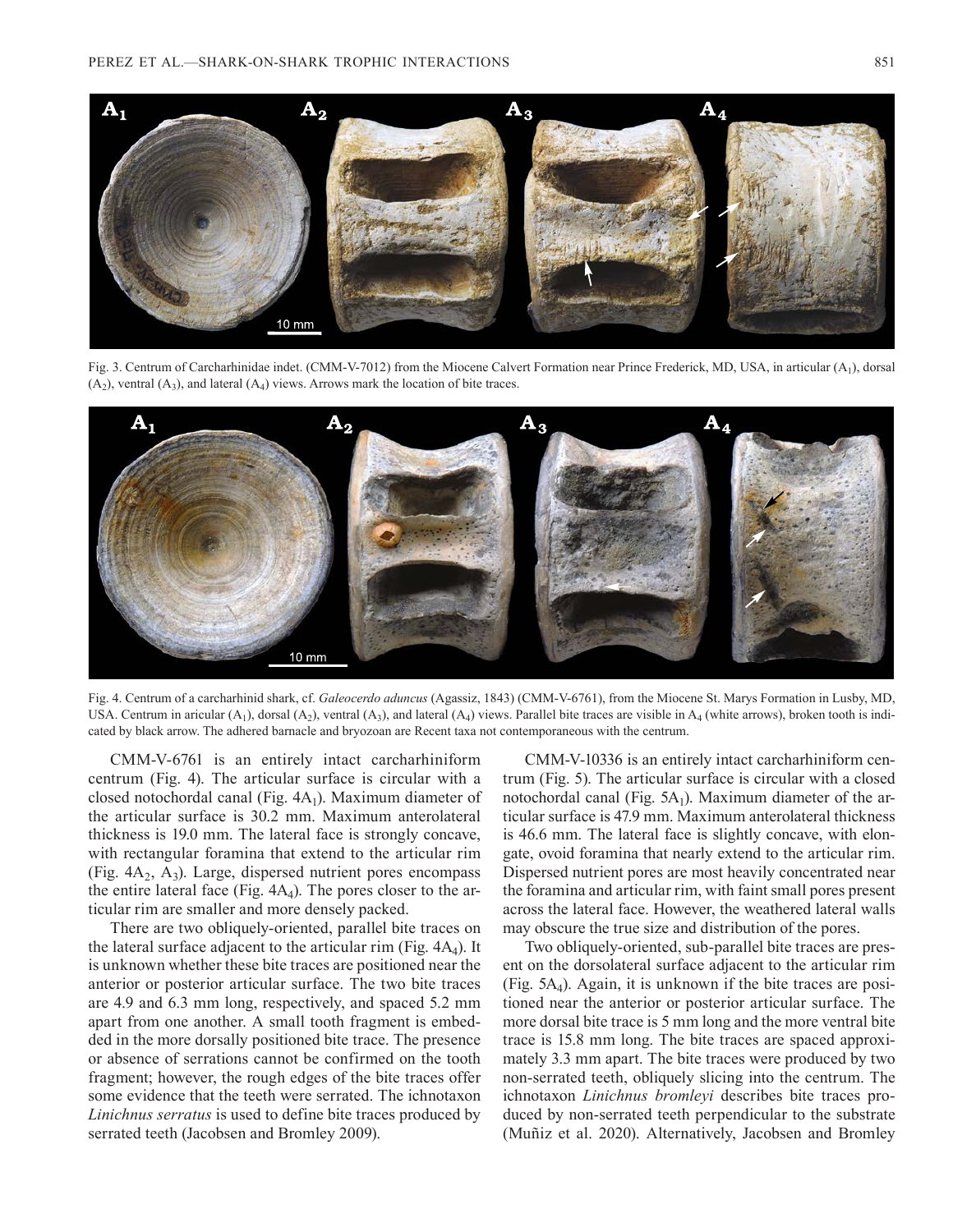

Fig. 5. Centrum of a carcharhinid shark, cf. *Galeocerdo cuvier* (Péron and Lesueur, 1822) (CMM-V-10336), from the Neogene of Aurora, NC, USA. Centrum in articular  $(A_1)$ , dorsal  $(A_2)$ , ventral  $(A_3)$ , and lateral  $(A_4)$  views. Sub-parallel bite traces are indicated by arrows.

(2009) used the term "dental hack" to describe oblique tooth traces on bone produced by serrated teeth and assigned the ichnotaxon *Knethichnus parallelum*. These serrated bone scraping traces are colloquially referred to as raking marks. A unique ichnotaxon may be needed to define oblique bite traces produced by non-serrated teeth, so for now these traces are referred to as *Knethichnus* sp.

### Concluding remarks

While these specimens provide unique evidence of sharkon-shark trophic interactions in the fossil record, it is difficult to determine the exact species involved and the context of the interaction. Some authors have been able to determine the species of shark responsible for biting other fossil skeletal elements, either by finding shark teeth embedded in the fossil of the prey/scavenged carcass, or by comparing the morphology of the tooth traces to shark teeth found in the same formation (Everhart et al. 1995; Schwimmer et al. 1997; Shimada 1997b; Shimada and Everhart 2004; Shimada and Hooks 2004; Rothschild et al. 2005; Noriega et al. 2007; Cicimurri and Knight 2009; Ehret et al. 2009; Bianucci et al. 2010; Govender and Chinsamy 2013; Godfrey et al. 2018, 2021; Kent 2018). Despite the presence of partial teeth embedded within two of the three centra described herein, the fragmentary nature of the teeth precludes species-level identification.

Identifying the victims of these encounters is also met with challenges. Chondrichthyan taxonomy in the fossil record is largely defined by dental records; however, some researchers have attempted to identify relevant characters on shark centra (e.g., Hasse 1879–1885; Ridewood 1921; Applegate 1967; Compagno 1988; Kozuch and Fitzgerald 1989; Purdy et al. 2001; Burris 2004). Fossil selachian centra are most commonly identified as either belonging to the order Carcharhiniformes or the order Lamniformes. Carcharhiniform centra have a smooth lateral face, whereas the lateral faces of lamniform centra are divided by numerous septa (Kent 1994). The septate morphology of lamniform centra makes them less likely to preserve bite traces,

which is yet another taphonomic filter that may obscure evidence of shark-on-shark trophic interactions. As a good example of this, note that Shimada (1997b) provided evidence of sharks scavenging on the carcass of the lamniform shark *Cretoxyrhina mantelli* based on the co-occurrence of shed teeth from *Squalicorax* and *Pseudocorax*, and yet no bite marks were observed on the preserved skeletal elements.

Based on the smooth lateral faces of the centra described herein, they undoubtedly belong to the order Carcharhiniformes. Along the Miocene Calvert Cliffs, five families of carcharhiniform shark (i.e., Scyliorhinidae, Triakidae, Hemigaleidae, Carcharhinidae, and Sphyrnidae) have been documented, representing 16 species (Kent 2018). Within the Mio-Pliocene Lee Creek mine, the same five families of carcharhiniform sharks have been identified, representing 22 species (Purdy et al. 2001).

Among these five families of carcharhiniform sharks, Scyliorhinidae, Triakidae, and Hemigaleidae can be ruled out based on their external morphology. The centra described in this study are too large to have come from the family Scyliorhinidae. Centra from the family Triakidae lack nutrient pores (Burris 2004); whereas the four centra from this study all have nutrient pores present. The foramina in Hemigaleidae centra are bisected by diagonal laminae (Purdy et al. 2001; Burris 2004), which are not present in the four centra described herein. This leaves the families Carcharhinidae and Sphyrnidae as potential contenders.

Burris (2004) found that there are few characteristics that are consistently present across all species within the family Sphyrnidae. The most consistent features observed within sphyrnids were a modified cylindrical shape, with strongly recurved edges, a relatively elongate body, and dispersed nutrient pores. CMM-V-2700 has a cylindrical shape, lacking significant recurvature at the articular rim, and a relatively short body (Fig.  $1A_2$ ). This suggests that CMM-V-2700 does not belong to the family Sphyrnidae and, thus, by process of elimination belongs to the family Carcharhinidae. Given the size and relatively straight lateral faces of CMM-V-2700, this centrum most likely represents either *Carcharhinus* or *Negaprion*. Burris (2004) found that centra of *Carcharhinus*  and *Negaprion* were indistinguishable, so further identifica-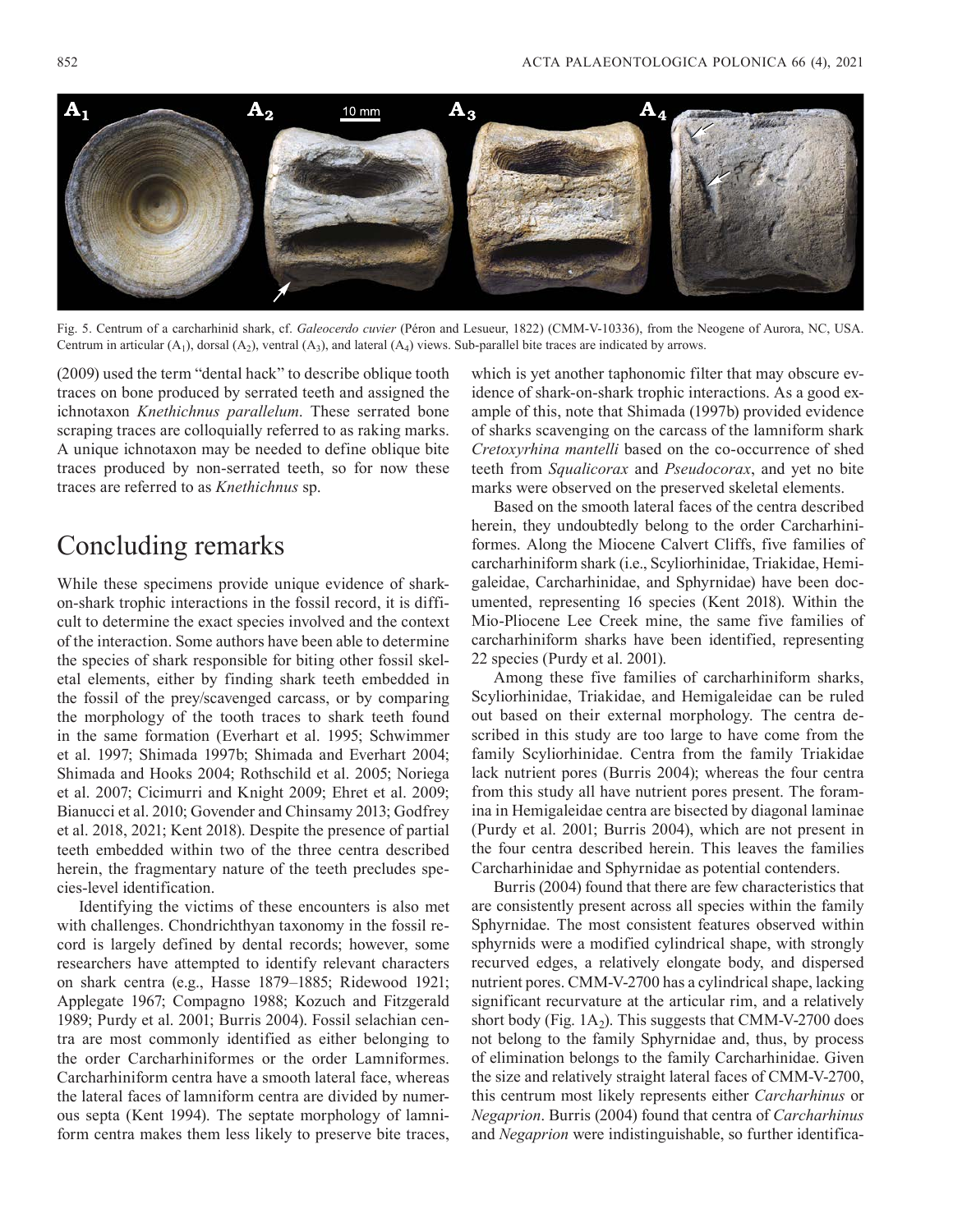

Fig. 6. One possible way in which the shark centra (CMM-V-2700) could have been bitten. This illustration depicts an active predatory encounter between two requiem sharks (aff. *Carcharhinus* sp.). Original drawing by Tim Scheirer (formerly CMM). Coloration added by Clarence Schumaker (CMM).

tion is not possible. The two teeth embedded in CMM-V-2700 seem to lack serrations and have a relatively rounded cross section. Based on these features and the close spacing of the teeth, they most likely represent lower teeth from either *Carcharhinus* or *Negaprion*.

The faint scattered nutrient pores and weak concavity on the lateral walls of CMM-V-7012 indicate that it most likely belongs to the family Carcharhinidae as well. The multiple bite traces present across the centrum were most likely produced by multiple individuals, possibly representing different taxa. While the traces all appear to have been produced by evenly spaced non-serrated teeth, it is difficult to definitively determine if the traces were produced by chondrichthyan or osteichthyan taxa. The tooth spacing observed between traces certainly falls within the range of many extant carcharhinids (e.g., *Carcharhinus* and *Negaprion*) and lamnids (e.g., *Carcharias* and *Alopias*). However, many bony fish, such as *Lepisosteus* and *Amia*, also have tooth spacing within this range (Carnavale and Godfrey 2018) and are capable of producing a similar bite trace (Godfrey and Palmer 2015).

Among carcharhinids, *Galeocerdo* centra share many of the distinctive features present in *Sphyrna* (Burris 2004).

The biggest differences are that *Galeocerdo* centra have much larger nutrient pores, tend to have greater concavity on their lateral walls, and typically have a smaller length to width ratio than *Sphyrna* centra. Although, Burris (2004) also noted that larger individuals of *Galeocerdo* tend to have weaker concavity on the lateral face. CMM-V-6761 matches well with this description and thus, likely belongs to the genus *Galeocerdo*. The most common species of *Galeocerdo*  found along the Calvert Cliffs is *G. aduncus*. Although, we cannot rule out similar, contemporaneous extinct taxa, such as *Galeocerdo mayumbensis* or *Physogaleus contortus*  (Türtscher et al. 2021). The ragged edges of the bite traces resemble the ichnotaxon *Linichnus serratus*, suggesting they were produced by a serrated tooth. The cross section of the embedded tooth is somewhat semi-circular, possibly suggesting a flattened labial face and convex lingual face, like the upper teeth of *Carcharhinus*.

CMM-V-10336 also has comparable features with *Galeocerdo*. The nutrient pores surrounding the foramina are relatively large, but the pores along the lateral faces are much smaller. Kozuch and Fitzgerald (1989) described *Galeocerdo*  centra as typically having ovoid shaped foramina; however,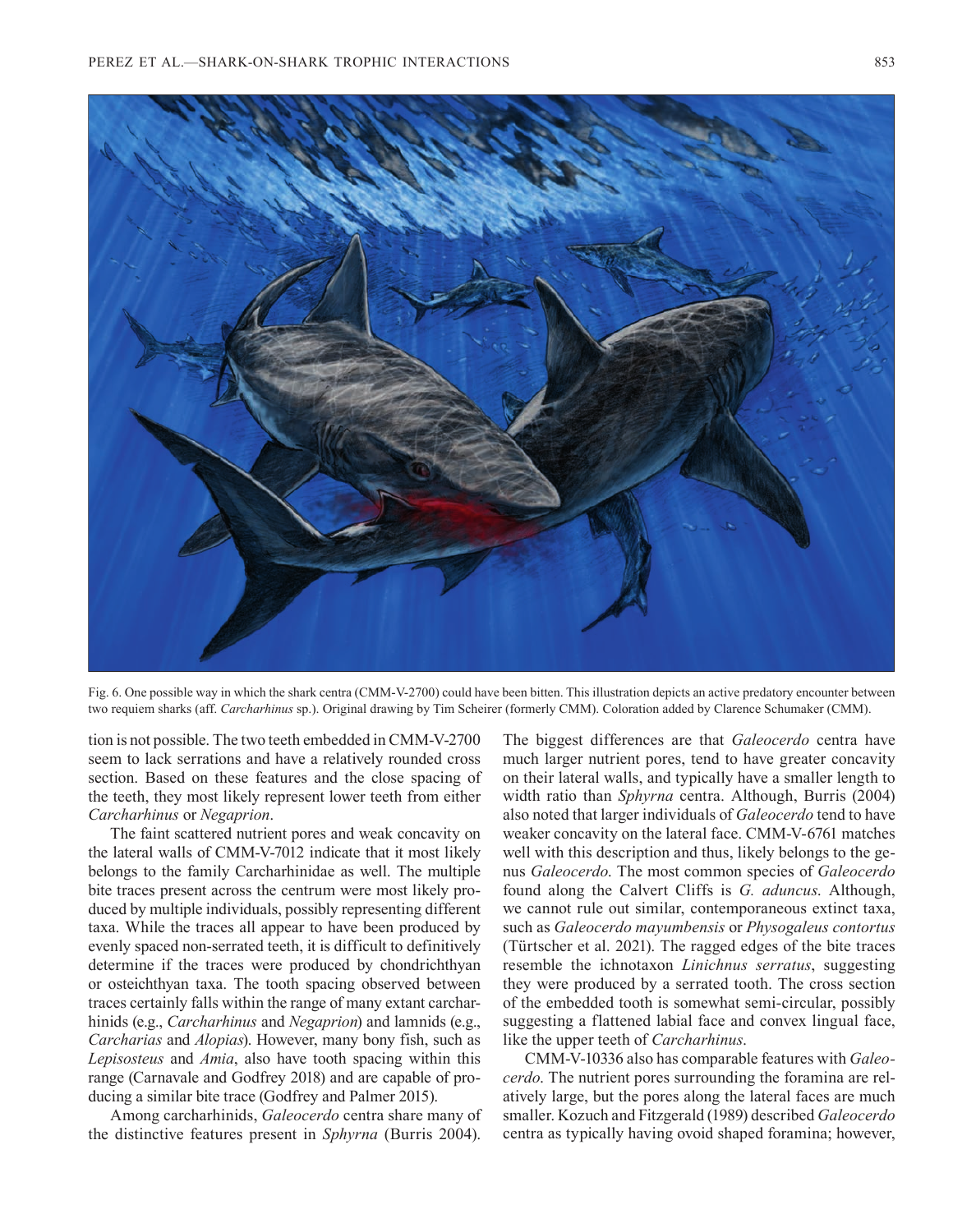Burris (2004) disagreed and stated that *Galeocerdo* tend to have more rectangular foramina. As such, it is unclear if the foramen shape can be used as a diagnostic feature. Burris (2004) noted that *Galeocerdo* centra are always wider than they are long (i.e., the maximum diameter of the articular surface is greater than the antero-posterior length). Since this specimen originated from the Mio-Pliocene Lee Creek mine, it could belong to either *Galeocerdo aduncus*, *G. mayumbensis*, or *G. cuvier* (Türtscher et al. 2021). Although, given its large size, *G. cuvier* seems more likely. The smooth bite traces on CMM-V-10336 were produced by a relatively large non-serrated tooth, such as those of *Carcharodon hastalis*.

Interpreting the context of these shark-on-shark interactions requires a combination of logical reasoning and speculation. The immediate assumption is that these bite traces represent evidence of some form of feeding behavior (i.e., active predation, failed predation, or scavenging). Although, sharks also frequently bite one another during reproduction, leaving their mates scarred (Parsons et al. 2008). Mating scars have been documented on extant individuals of *Galeocerdo cuvier* (Whitney and Crow 2007). Presumably, this type of biting would not be so aggressive as to make contact with the cartilaginous skeleton, but it is difficult to entirely rule out that possibility.

If our immediate assumption is correct, and these bite traces do represent feeding behavior, then factors such as the location of the bite on the body, depth of the bite, and signs of healing may be utilized to infer the context of the trophic interaction. It is difficult to determine the exact location of these centra within the vertebral column, beyond that they all appear to be pre-caudal centra. The presence of partial teeth embedded in CMM-V-2700 and CMM-V-6761, as well as the deep gouge trace in CMM-V-10336, suggest that these centra were all bitten very forcefully. This type of behavior is more indicative of active predation than scavenging but cannot be considered definitive evidence, as other factors such as body size and jaw musculature also effect bite force.

In contrast, CMM-V-7012 (Fig. 3) exhibits multiple sets of more gracile bite traces, suggestive of scavenging. The variable spacing between the bite traces may have been produced either by multiple individuals or from different regions of the jaw. CMM-V-2700 (Figs. 1 and 2) is the only specimen that has clear evidence of healing around the embedded teeth, which implies the bite was the result of a failed, active predation event. Many extant species of *Carcharhinus* have lower jaws with two functional rows of narrow pointed teeth that aid in grasping prey. It seems plausible that CMM-V-2700 represents a direct trophic interaction between two individuals of *Carcharhinus*, in which the lower teeth of the predator were lodged into the vertebral column of the prey (Fig. 6). Although much is still unknown regarding the specifics of these ancient trophic interactions, these specimens offer a unique insight into marine ecosystems during the Neogene.

### Acknowledgements

We would like to express our thanks to William (Bill) Counterman (formerly CMM), John Nance (CMM), and the late Norm Riker for finding and donating the shark centra described herein. Thank you to artists Tim Scheirer (formerly CMM) and Clarence Schumaker (CMM) for their skillful depiction of the ancient trophic interaction (Fig. 6). We also greatly appreciate the valuable feedback provided by reviewers, Bobby Boessenecker (Mace Brown Museum in Charleston, SC, USA) and Dana Ehret (New Jersey State Museum in Trenton, NJ, USA), and the APP editorial team. This research was funded in part by the citizens of Calvert County Maryland, the County Board of Calvert County Commissioners, and the Clarissa and Lincoln Dryden Endowment for paleontology at the Calvert Marine Museum.

## References

- Aguilera, O.A, García, L., and Cozzuol, M.A. 2008. Giant-toothed white sharks and cetacean trophic interaction from the Pliocene Caribbean Paraguaná Formation. *Paläontologische Zeitschrift* 82: 204–208.
- Applegate, S.P. 1967. A survey of shark hard parts. *In*: P.W. Gilbert, R.F. Mathewson, and D.P. Rall (eds.), *Sharks, Skates and Rays*, 37–67. Johns Hopkins University Press, Baltimore, MD.
- Bass, A.J., D'Aubrey, J.D., and Kistnasamy, N. 1973. Sharks of the east coast of southern Africa. The genus *Carcharhinus* (Carcharhinidae). *Oceanographic Research Institute* 33: 1–168.
- Bass, A.J., D'Aubrey, J.D., and Kistnasamy, N. 1975. Sharks of the east coast of southern Africa. III. The families Carcharhinidae (excluding *Mustelus* and *Carcharhinus*) and Sphyrnidae. *Oceanographic Research Institute*  $38: 1 - 100$ .
- Bianucci, G. and Gingerich, P.D. 2011. *Aegyptocetus tarfa*, n. gen. et sp. (Mammalia, Cetacea), from the middle Eocene of Egypt: clinorhynchy, olfaction, and hearing in a protocetid whale. *Journal of Vertebrate Paleontology* 31: 1173–1188.
- Bianucci, G., Bisconti, M., Landini, W., Storai, T., Zuffa, M., Giuliani, S., and Mojetta, A. 2000. Trophic interactions between white sharks (*Carcharodon carcharias*) and cetaceans: a comparison between Pliocene and recent data. *In*: M. Vacchi, G. La Mesa, F. Serena, and B. Sèret (eds.), *Proceedings 4th Meeting of the European Elasmobranc Association, Livorno (Italy). 27–30 September 2000*, 33–48. Imprimerie F. Paillart, Abbeville.
- Bianucci, G., Sorce, B., Storai, T., and Landini, W. 2010. Killing in the Pliocene: shark attack on a dolphin from Italy. *Palaeontology* 53: 457–470.
- Boessenecker, R.W., Perry, F.A., and Schmitt, J.G. 2014. Comparative taphonomy, taphofacies, and bonebeds of the Mio-Pliocene Purisima Formation, Central California: strong physical control on marine vertebrate preservation in shallow marine settings. *PLoS One* 9 (3): p.e91419.
- Burris, J.H. 2004. *Morphology and Phylogenetic Implications of Recent and Fossil Carcharhiniform Shark Vertebral Centra.* 219 pp. Ph.D. Dissertation, Michigan State University, East Lansing, MI.
- Carnevale, G. and Godfrey, S.J. 2018. Miocene bony fishes of the Calvert, Choptank, St. Marys and Eastover Formations, Chesapeake Group, Maryland and Virginia. *In*: S.J. Godfrey (ed.), *The Geology and Vertebrate Paleontology of Calvert Cliffs, Maryland, USA. Smithsonian Contributions to Paleobiology* 100: 161–212.
- Chapman, D.D., Wintner, S.P., Abercrombie, D.L., Ashe, J., Bernard, A.M., Shivji, M.S., and Feldheim, K.A. 2013. The behavioural and genetic mating system of the sand tiger shark, *Carcharias taurus*, an intrauterine cannibal. *Biology Letters* 9 (3): 20130003.
- Cicimurri, D.J. and Knight, J.L. 2009. Two shark-bitten whale skeletons from Coastal Plain deposits of South Carolina. *Southeastern Naturalist* 8 (1): 71–82.
- Cigala Fulgosi, F. 1990 Predation (or possible scavenging) by a great white shark on an extinct species of bottlenosed dolphin in the Italian Pliocene. *Tertiary Research* 12: 17–36.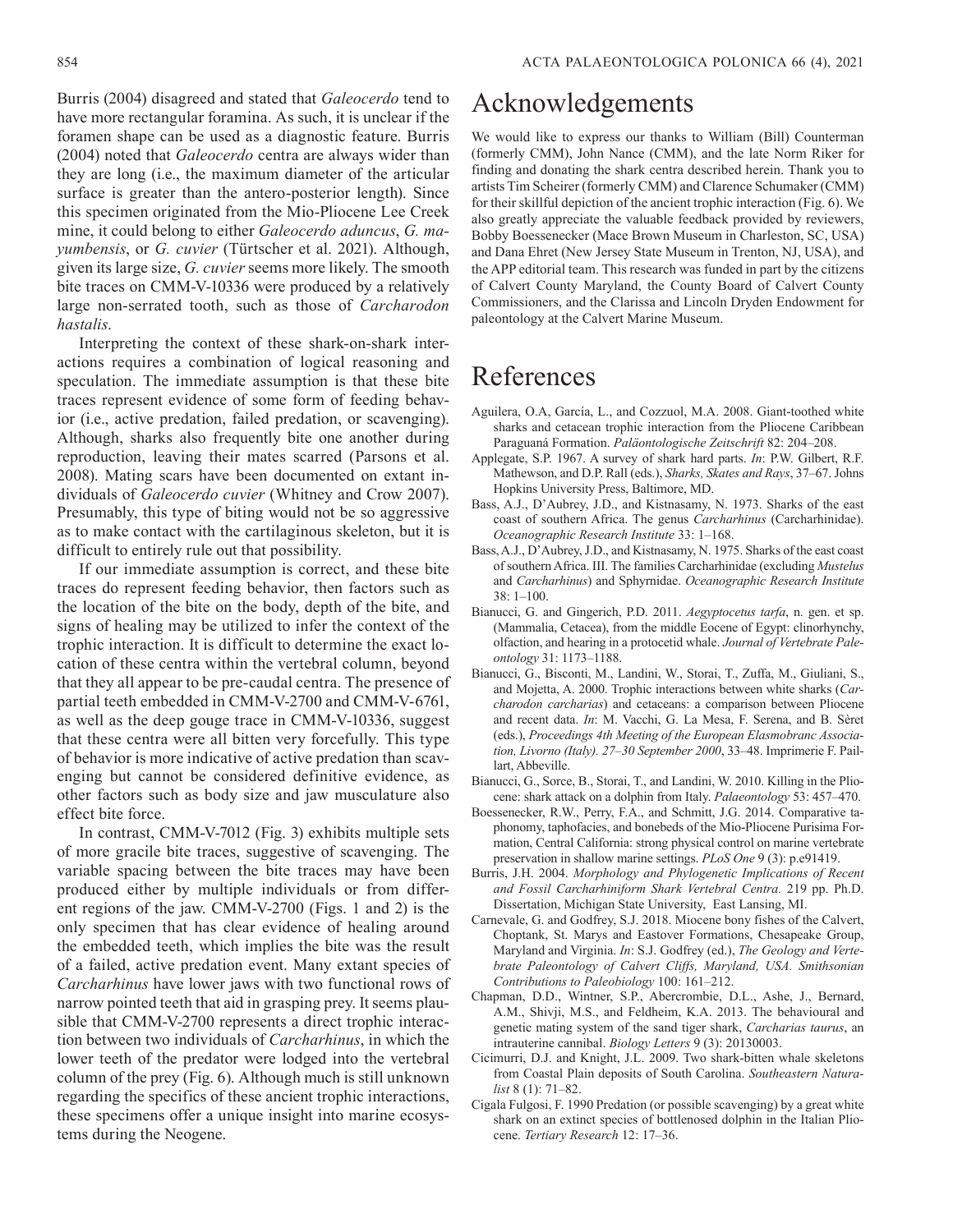- Collareta, A., Lambert, O., Landini, W., Di Celma, C., Malinverno, E., Varas-Malca, R., Urbina, M., and Bianucci, G. 2017. Did the giant extinct shark *Carcharocles megalodon* target small prey? Bite marks on marine mammal remains from the late Miocene of Peru. *Palaeogeography, Palaeoclimatology, Palaeoecology* 469: 84–91.
- Compagno, L.J.V. 1988. *Sharks of the Order Carcharhiniformes*. 486 pp. Princeton University Press, Princeton.
- Corral, J.C., Pereda Suberbiola, X., and Bardet, N. 2004. Shark-bite marks in a mosasaur vertebra from the Late Cretaceaous of Álava (Basque– Cantabrian Region). *Revista Española de Paleontología* 19: 23–32.
- Cortés, D., De Gracia, C., Carrillo-Briceño, J.D., Aguirre-Fernández, G., Jaramillo, C., Benites-Palomino, A., and Atencio-Araúz, J.E., 2019. Shark-cetacean trophic interactions during the late Pliocene in the Central Eastern Pacific (Panama). *Palaeontologia Electronica* 22 (2): 1–13.
- Cozzuol, M.A. and Aguilera, O.A. 2008. Cetacean remains from the Neogene of northwestern Venezuela. *Paläontologische Zeitschrift* 82: 196–203.
- Deméré, T.A. and Cerutti, R.A. 1982. A Pliocene shark attack on a cethotheriid whale. *Journal of Paleontology* 56: 1480–1482.
- Dodrill, J.W. 1977. *A Hook and Line Survey of the Sharks of Melbourne Beach, Brevard County, Florida*. 304 pp. M.Sc. Thesis, Florida Institute of Technology, Melbourne.
- Donovan, S. and Jagt, J. 2020. Ichnology of Late Cretaceous echinoids from the Maastrichtian Type area (The Netherlands, Belgium). Shark versus echinoid: failed predation on the holasteroid *Hemipneustes*. *Bulletin of the Mizunami Fossil Museum* 47: 49–57.
- Dragonfly 2020. Object Research Systems (ORS) Inc, Montreal, Canada, 2020; software available at http://www.theobjects.com/dragonfly.
- Ehret, D.J. and Harrell Jr, T.L. 2018. Feeding traces on a *Pteranodon* (Reptilia: Pterosauria) bone from the Late Cretaceous (Campanian) Mooreville Chalk in Alabama, USA. *Palaios* 33: 414–418.
- Ehret, D.J., MacFadden, B.J., Jones, D.S., DeVries, T.J., and Salas-Gismondi, R. 2009. Caught in the act: trophic interactions between a 4-million-year-old white shark (*Carcharodon*) and mysticete whale from Peru. *Palaios* 24: 329–333.
- Everhart, M.J. 2004. Late Cretaceous interaction between predators and prey. Evidence of feeding by two species of shark on a mosasaur. *PalArch, Vertebrate Palaeontology* 1 (1): 1–7.
- Everhart, M.J. 2005. Bite marks on an elasmosaur (Sauropterygia; Plesiosauria) paddle from the Niobrara Chalk (Upper Cretaceous) as probable evidence of feeding by the lamniform shark, *Cretoxyrhina mantelli*. *PalArch, Vertebrate Palaeontology* 2 (2): 14–24.
- Everhart, M.J., Everhart, P.A., and Shimada, K. 1995. A new specimen of shark bitten mosasaur vertebrae from the Smoky Hill Chalk (Upper Cretaceous) in western Kansas. *In*: 127<sup>th</sup> Annual Meeting, Abstracts. *Kansas Academy of Science* 14: 19.
- Feichtinger, I., Fritz, I., and Göhlich, U.B. 2021. Tiger shark feeding on sirenian—first fossil evidence from the middle Miocene of the Styrian Basin (Austria). *Historical Biology* [published online, https://doi.org/1 0.1080/08912963.2021.1906665].
- Gernant, R.E., Gibson, T.G., and Whitmore, F.C. Jr. 1971. Environmental history of Maryland Miocene. *In*: *Maryland Geological Survey Guidebook 3*, 1–58 pp. The Johns Hopkins University, Baltimore.
- Gibson, T.G. 1967. Stratigraphy and paleoenvironment of the phosphatic Miocene strata of North Carolina. *Geological Society of America Bulletin* 78: 631–650.
- Gilmore, R.G. 1993. Reproductive biology of lamnoid sharks. *Environmental Biology of Fishes* 38 (1): 95–114.
- Gilmore, R.G., Putz, O., and Dodrill, J.W. 2005. Oophagy, intrauterine cannibalism and reproductive strategy in lamnoid sharks. *Reproductive Biology and Phylogeny of Chondrichthyes: Sharks, Batoids and Chimaeras* 3: 435–462.
- Godfrey, S.J. 2003. Miocene sharks and smoking guns… *Bugeye Times* 28 (1): 1, 5–7.
- Godfrey, S.J. and Altman, J. 2005. A Miocene cetacean vertebra showing a partially healed compression fracture, the result of convulsions or failed predation by the Giant White Shark, *Carcharodon megalodon*. *Jeffersoniana* 16: 1–12.
- Godfrey, S.J. and Palmer, B.T. 2015. Gar-bitten coprolite from South Carolina, USA. *Ichnos* 22 (2): 103–108.
- Godfrey, S.J. and Smith, J.B. 2010. Shark-bitten vertebrate coprolites from the Miocene of Maryland. *Naturwissenschaften* 97: 461–467.
- Godfrey, S.J., Ellwood, M., Groff, S., and Verdin, M.S. 2018. *Carcharocles*bitten odontocete caudal vertebrae from the coastal Eastern United States. *Acta Palaeontologica Polonica* 63: 463–468.
- Godfrey, S.J., Nance, J.R., and Riker, N.L. 2021. *Otodus*-bitten sperm whale tooth from the coastal Eastern United States. *Acta Palaeontologica Polonica* 66: 599–603.
- Govender, R. 2015. Shark-cetacean trophic interaction, Duinefontein, Koeberg, (5 Ma), South Africa. *South African Journal of Science* 111  $(11-12): 1-7.$
- Govender, R. and Chinsamy, A. 2013. Early Pliocene (5 Ma) shark-cetacean trophic interaction from Langebaanweg, Western Coast of South Africa. *Palaios* 28: 270–277.
- Gruber, S.H. 1988. Sharks of the shallows. *Natural History* 97: 50–59.
- Gudger, E.W. 1932. Cannibalism among the sharks and rays. *The Scientific Monthly* 34: 403–419.
- Hamlett, W.C. 2011. Oviducal glands in chondrichthyans. *In*: W.C. Hamlett (ed.), *Reproductive Biology and Phylogeny of Chondrichthyes 3*, 311–346. CRC Press, Boca Raton, Flroida.
- Hamlett, W.C. and Hysell, M.K. 1998. Uterine specializations in elasmobranchs. *Journal of Experimental Zoology Part A: Ecological Genetics and Physiology* 282: 438–459.
- Hanks, H.D. and Shimada, K. 2002. Vertebrate fossils, including non-avian dinosaur remains and the first shark-bitten bird bone, from a Late Cretaceous (Turonian) marine deposit of northeastern South Dakota. *Journal of Vertebrate Paleontology* 22 (Supplement to Number 3): 62A.
- Hasse, J.C.F. 1879–1885. *Das natürliche System der Elasmobranchier auf Grundlage des Baues und der Entwicklung ihrer Wirbelsäule: eine morphologische und paläontologische Studie* 1. 382 pp. G. Fischer, Jena.
- Hone, D.W., Witton, M.P., and Habib, M.B. 2018. Evidence for the Cretaceous shark *Cretoxyrhina mantelli* feeding on the pterosaur *Pteranodon* from the Niobrara Formation. *PeerJ* 6: e6031.
- Hoyos-Padilla, M., Papastamatiou, Y.P., O'Sullivan, J., and Lowe, C.G. 2013. Observation of an attack by a cookiecutter shark (*Isistius brasiliensis*) on a white shark (*Carcharodon carcharias*). *Pacific Science* 67 (1): 129–134.
- Jacobsen, A.R. and Bromley, R.G. 2009. New ichnotaxa based on tooth impressions on dinosaur and whale bones. *Geological Quarterly* 53: 373–382.
- Kallal, R.J., Godfrey, S.J., and Ortner, D.J. 2012. Bone reactions on a Pliocene cetacean rib indicate short‐term survival of predation event. *International Journal of Osteoarchaeology* 22: 253–260.
- Kent, B.W. 1994. *Fossil Sharks of the Chesapeake Bay Region*. 146 pp. Egan Rees & Boyer, Inc. Columbia.
- Kent, B.W. 2018. The cartilaginous fishes (chimaeras, sharks and rays) of Calvert Cliffs, Maryland, USA. *In*: S.J. Godfrey (ed.), The Geology and Vertebrate Paleontology of Calvert Cliffs, Maryland, USA. *Smithsonian Contributions to Paleobiology* 100: 45–160.
- Kidwell, S.M. 1984. Outcrop features and origin of basin margin unconformities in the lower Chesapeake Group (Miocene), Atlantic Coastal Plain. *In*: J.S. Schlee (ed.), Interregional Unconformities and Hydrocarbon Accumulation. *American Association of Petroleum Geologists Memoir* 36: 37–58.
- Kidwell, S.M. 1988. Reciprocal sedimentation and noncorrelative hiatuses in marine-paralic siliciclastics: Miocene outcrop evidence. *Geology* 16: 609–612.
- Kidwell, S.M. 1989. Stratigraphic condensation of marine transgressive records: Origin of major shell deposits in the Miocene of Maryland. *The Journal of Geology* 97: 1–24.
- Kidwell, S.M. 1997. Anatomy of extremely thin marine sequences landward of a passive-margin hinge zone: Neogene Calvert Cliffs succession, Maryland, U.S.A. *Journal of Sedimentary Research* 67: 222–240.
- Kidwell, S.M., Powars, D.S., Edwards, L.E., and Vogt, P.R. 2015. Miocene stratigraphy and paleoenvironments of the Calvert Cliffs, Maryland. *The Geological Society of America Field Guide* 40: 231–279.
- Konuki, R. 2008. *Biostratigraphy of Sea Turtles and Possible Bite Marks on*